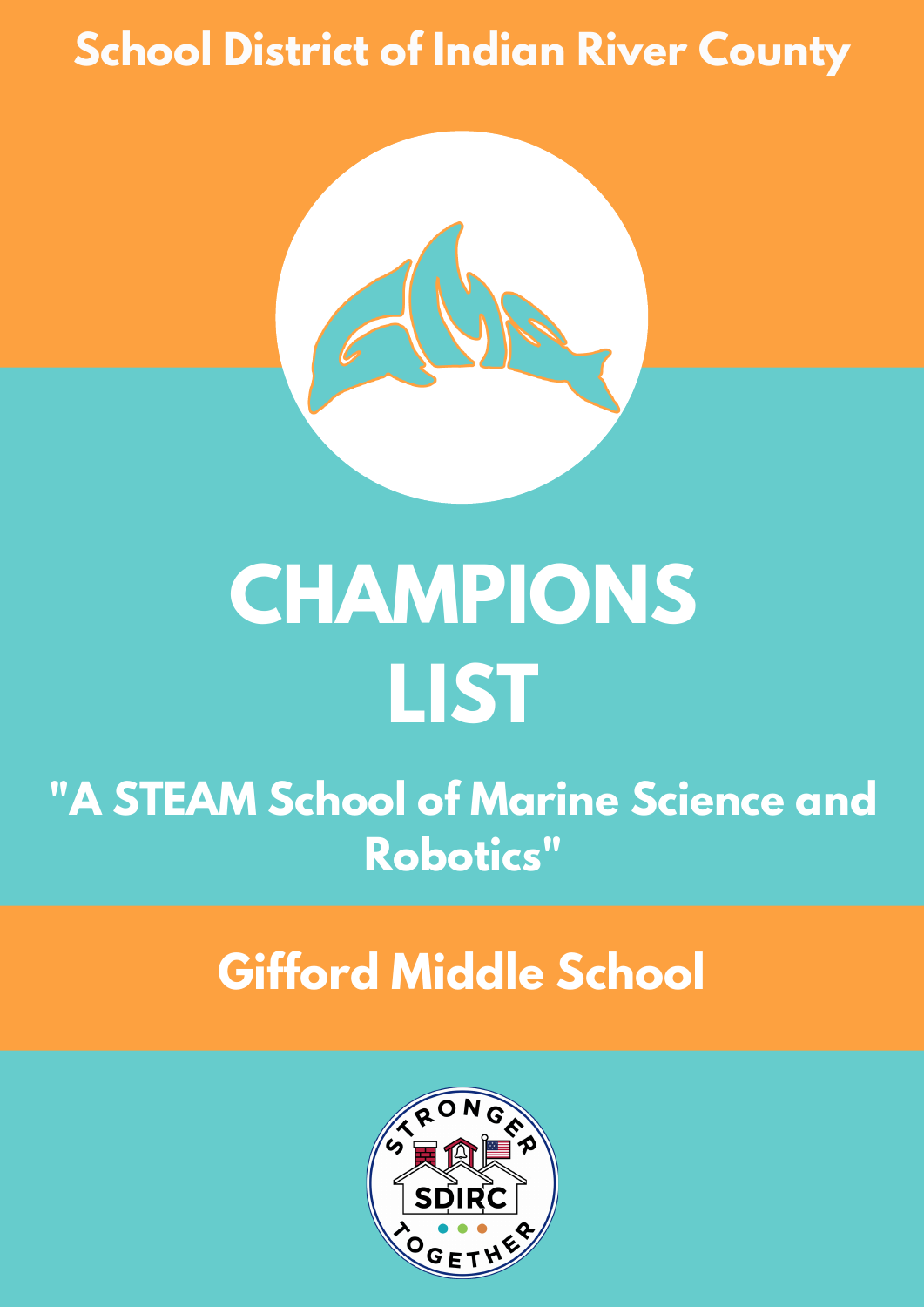

 $\mathbf{M}$ 

## **GMS ATHLETICS**

**Baseball Basketball (Girls & Boys) Cheerleading Cross Country Flag Football(Co-Ed) Lacrosse(Girls & Boys) Soccer (Co-Ed) Volleyball**



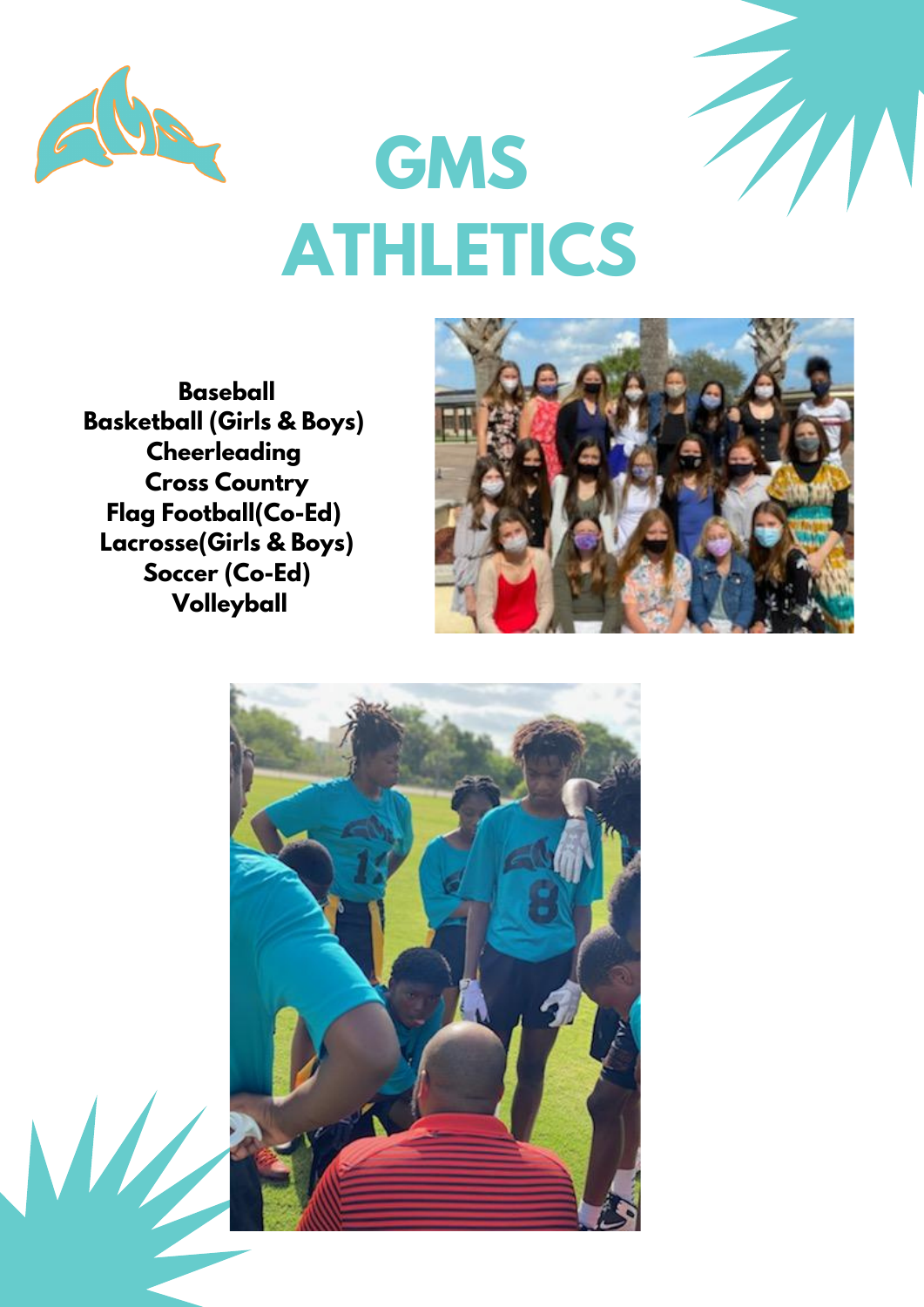



### **GMS EXTRACURRICULAR PROGRAMS**

**Algebra Tutoring:**

**Tutoring offered for all students enrolled in Algebra.**

#### **Breakfast Club:**

**Students receive Math Tutoring before school & breakfast is delivered to the classroom.**

#### **Course Recovery:**

**Students receive assistance with recovering course that were previously failed.**

#### **Geometry:**

**Tutoring offered for all students enrolled in Geometry.**

#### **Math:**

**Tutoring offered for all students enrolled in Math.**

#### **TuScience Research Club:**

**Tutoring offered for all students that are working to complete a science fair project.**

#### **Student Peer Mentors:**

**Gen. Ed. Students foster friendships and academic support for ESE students.**

#### **Writer's Workshop:**

**Academic Tutoring focusing on FSA Writing Skills.**

#### **African American Student Council:**

**African American students give their input and feedback on their academic and social experiences.**



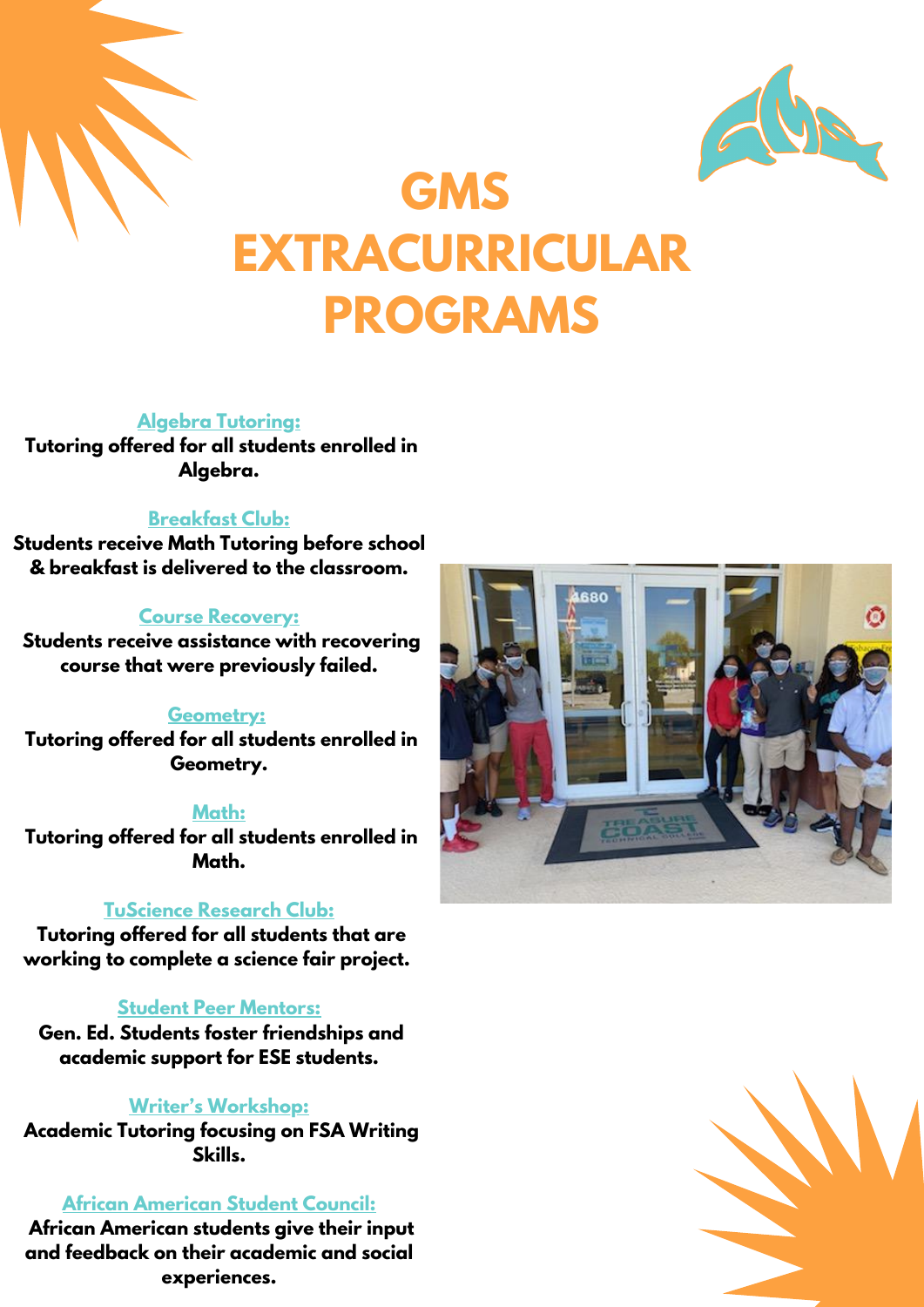



### **GMS EXTRACURRICULAR PROGRAMS**

#### **Art Club:**

**Students will work on Art projects focused on our STEAM Theme of Robotics & Marine Science. Students will also work on campus beautification projects.**

#### **Drumline:**

**Percussion only instrument support.**

#### **National Junior Honor Society:**

**Service club that focuses on the pillars of academics, character, and service.**

#### **Yearbook:**

**Students create the school yearbook.**

**iReady All-Stars Club: iReady All-Stars Club.**